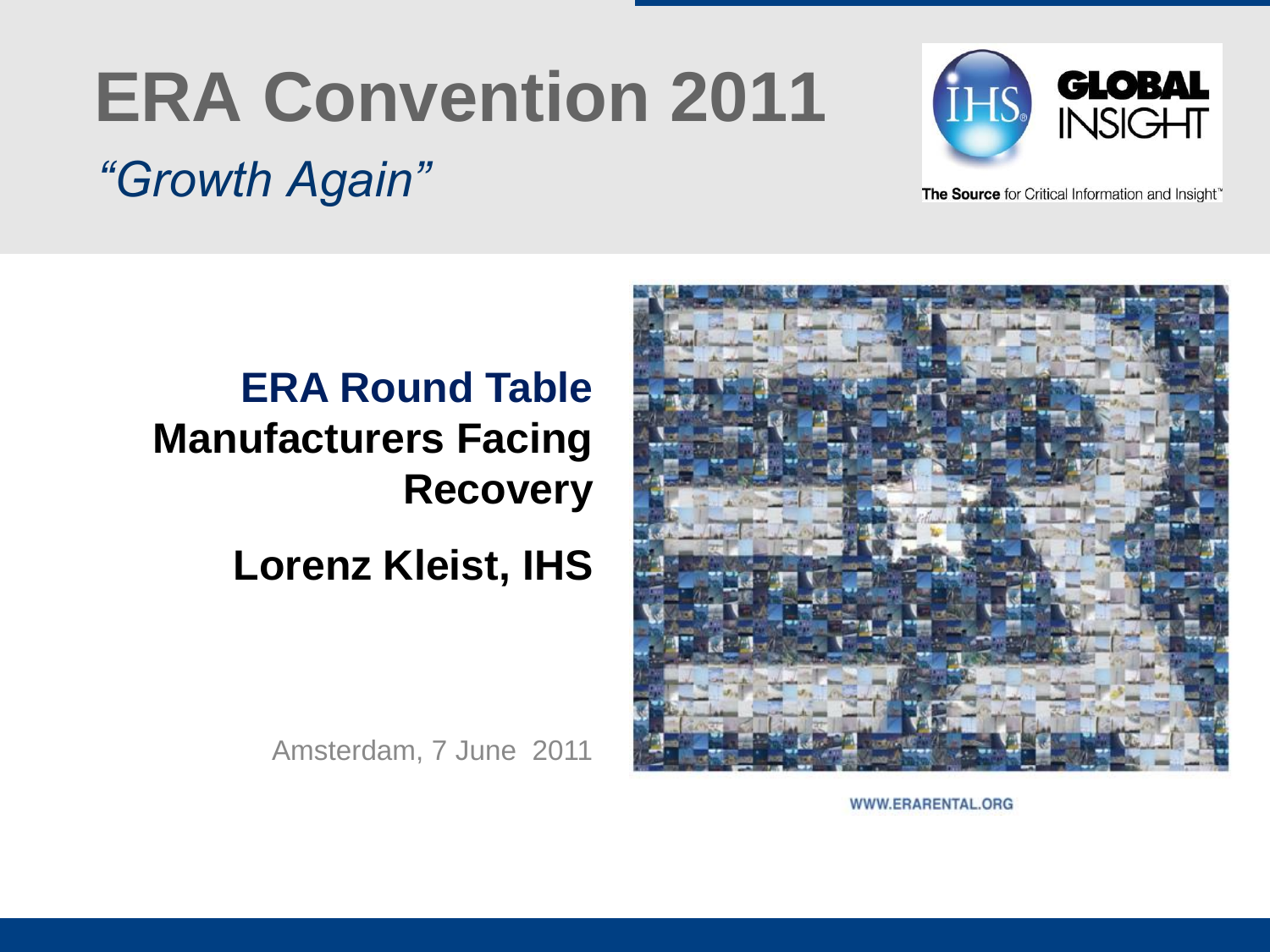



### What did the Crisis mean to Manufacturers?

## **Contraction** of Business

Sales volumes hit the wall - markets froze in ES, IE, CEEC

Rental demand dropped to zero

Price drops to clear inventory

Production stopped for most of 2009

Production **Capacities** 

Shift of production focus from Europe to BRICS

Strong reduction of temporary employment

Strong usage of shorttime work

Costly excess capacity

# **Distribution Channels**

Dealer network suffered

Fixed costs & head count too high

Rental investments were hard to predict

Reduction of stock was key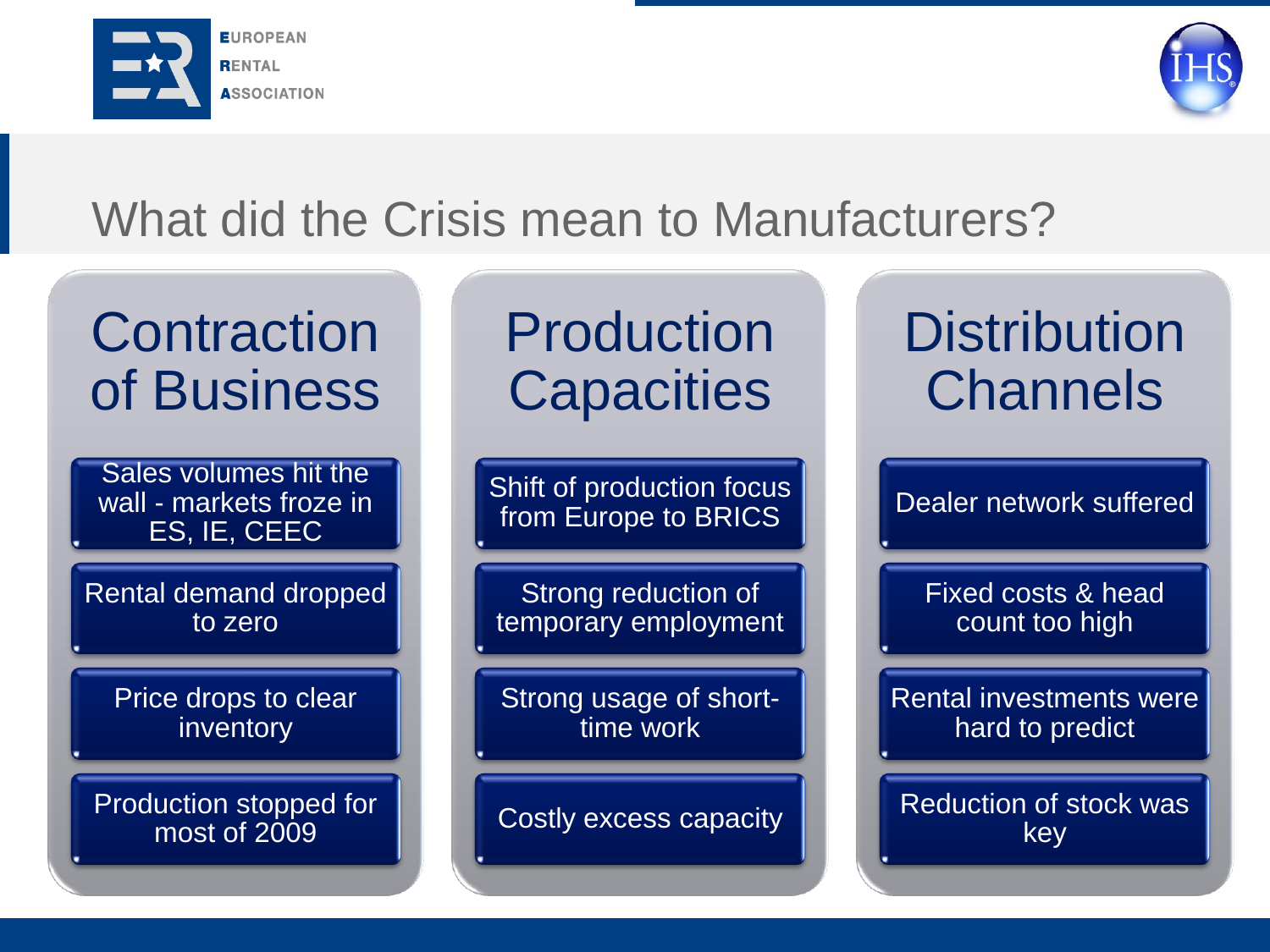



#### What does the Recovery mean to Manufacturers?

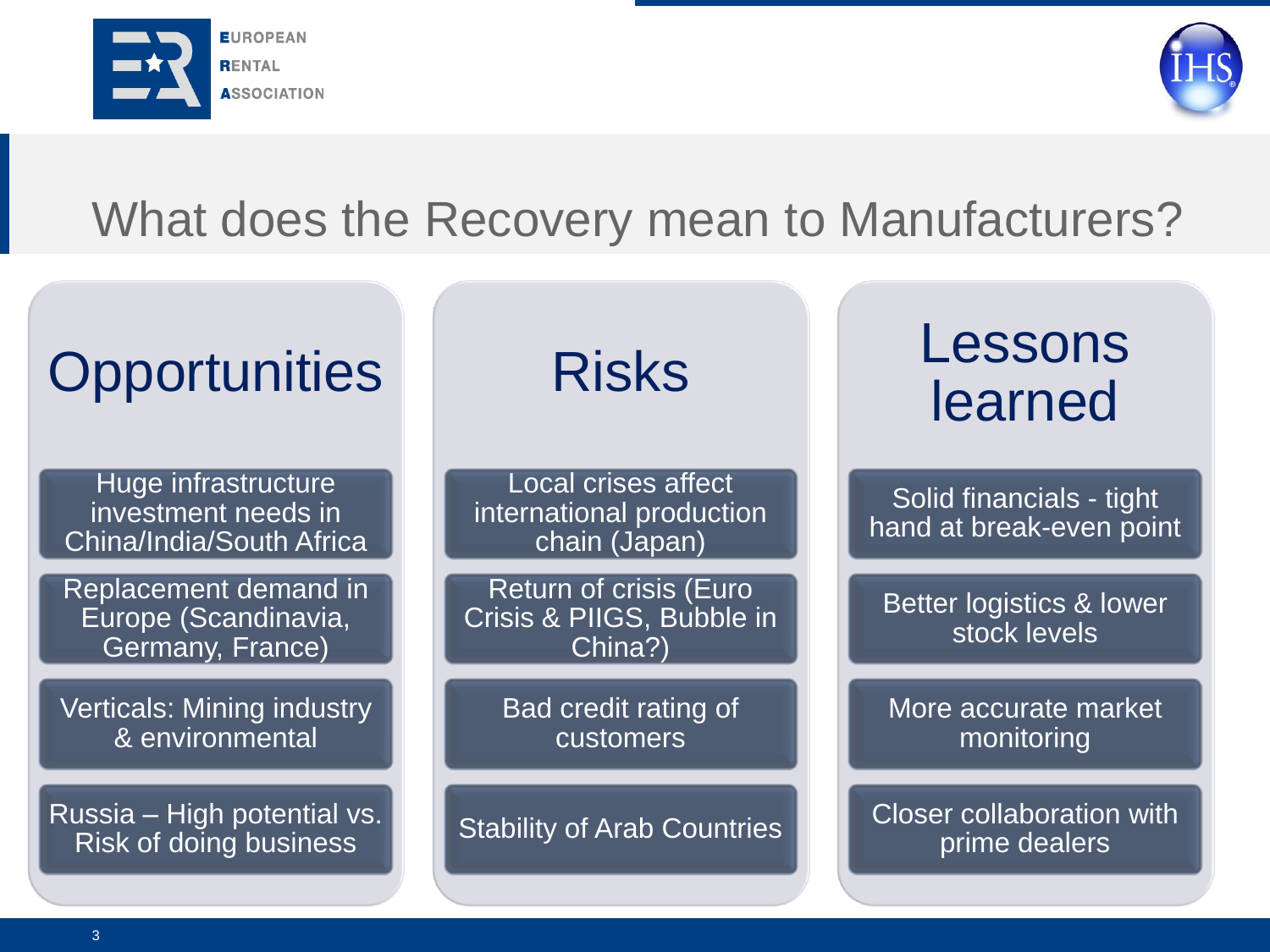



### Today's Key Challenges for Manufacturers

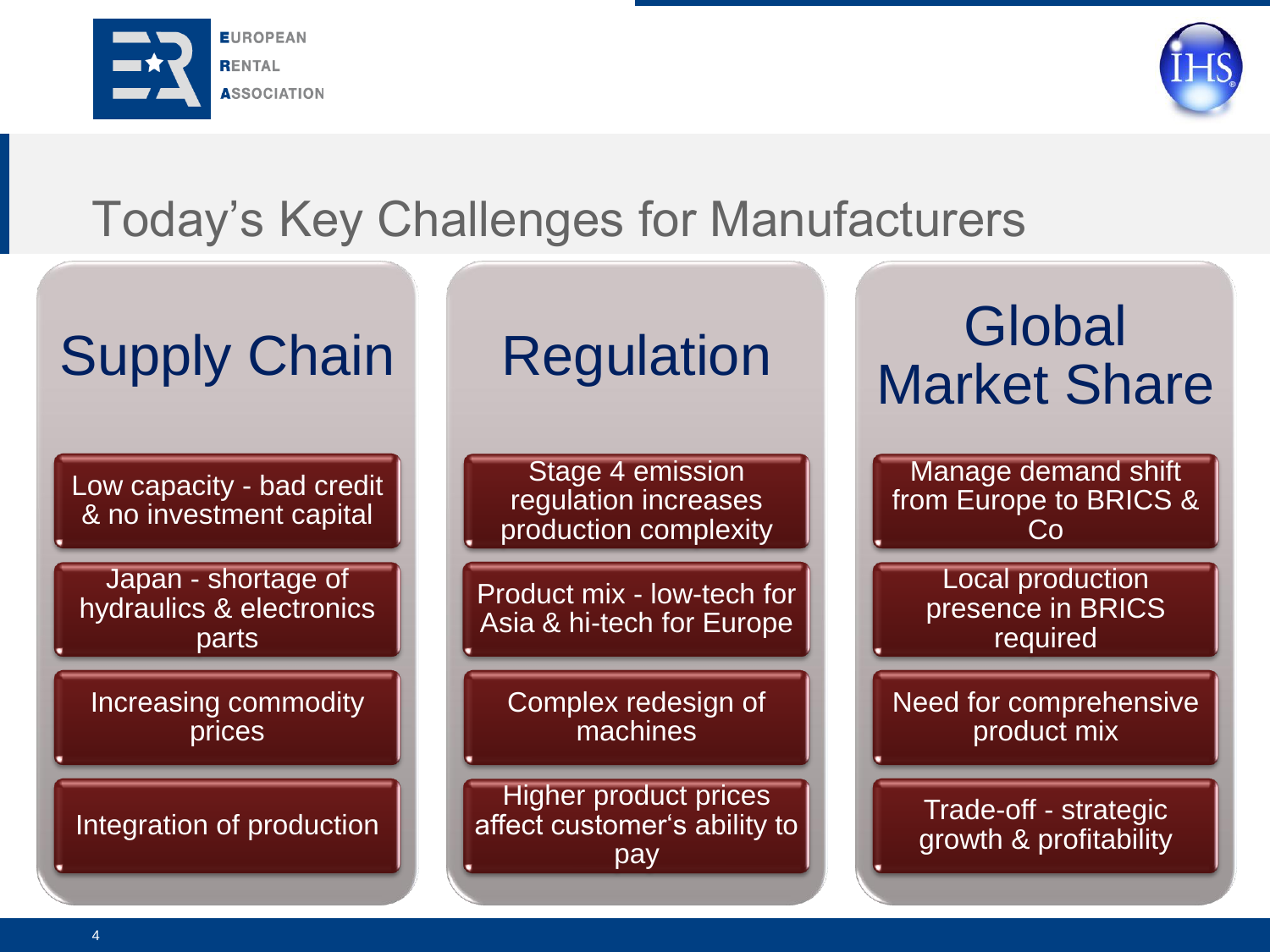



#### Operative and Strategic Realignment Key Topics of Manufacturers

#### Investments & Regional Focus

Local Production sites

Flexibility -"Breathing production plant"

Keep Low debt/equity ratios

Global optimisation of integrated production

#### Products & Product Mix

Platform strategy & **Simplification** 

Re-focus on product design - separate models for China & India

Market portfolio strategy

2-speed organisation core vs. customised models

#### **Distribution** Channels incl. Rental

Centralisation of distributor network

Cross-selling agreements

Better market monitoring & internal/external communication

> Increasing rental penetration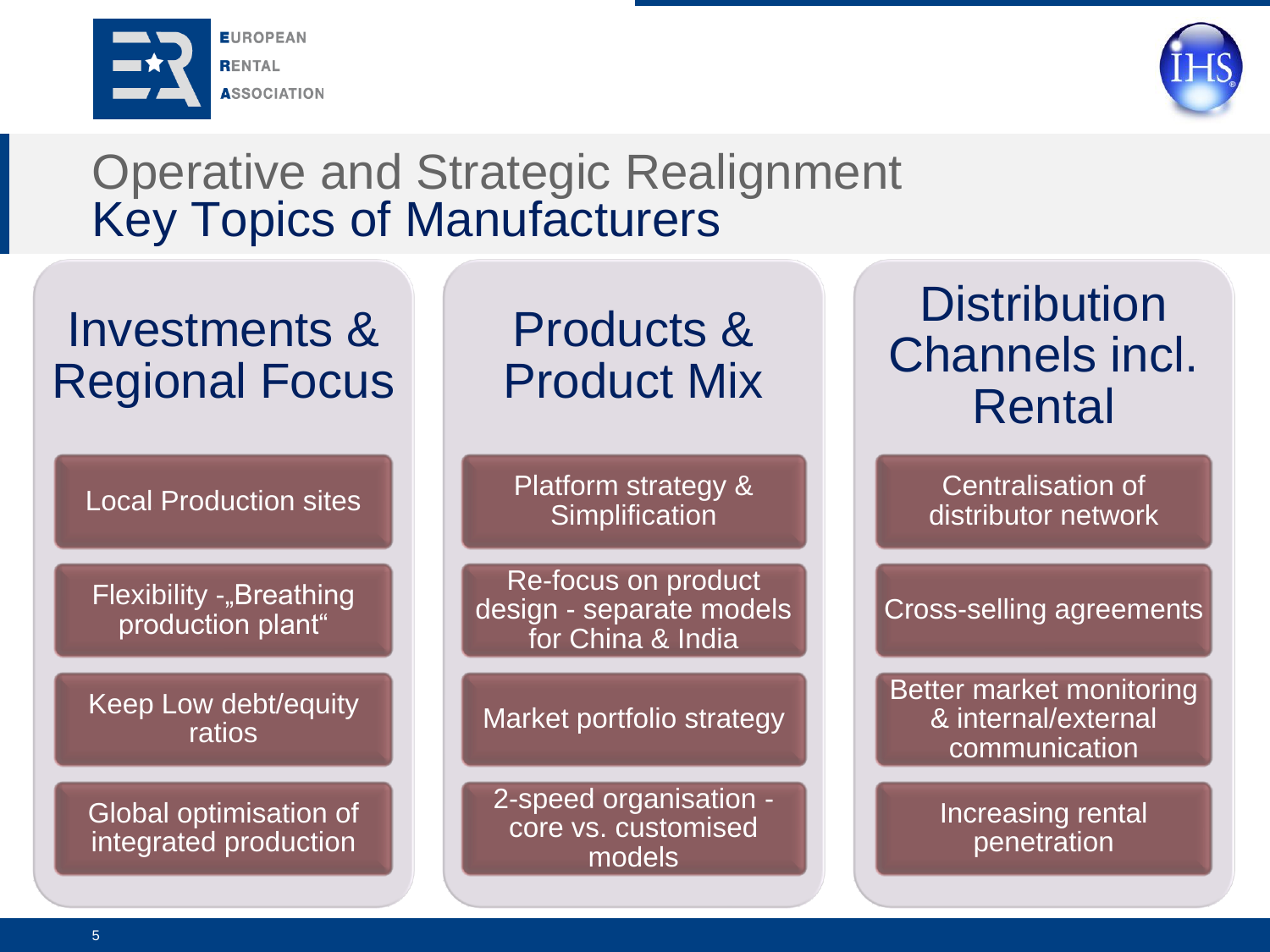



# **4 Discussion Points arising**

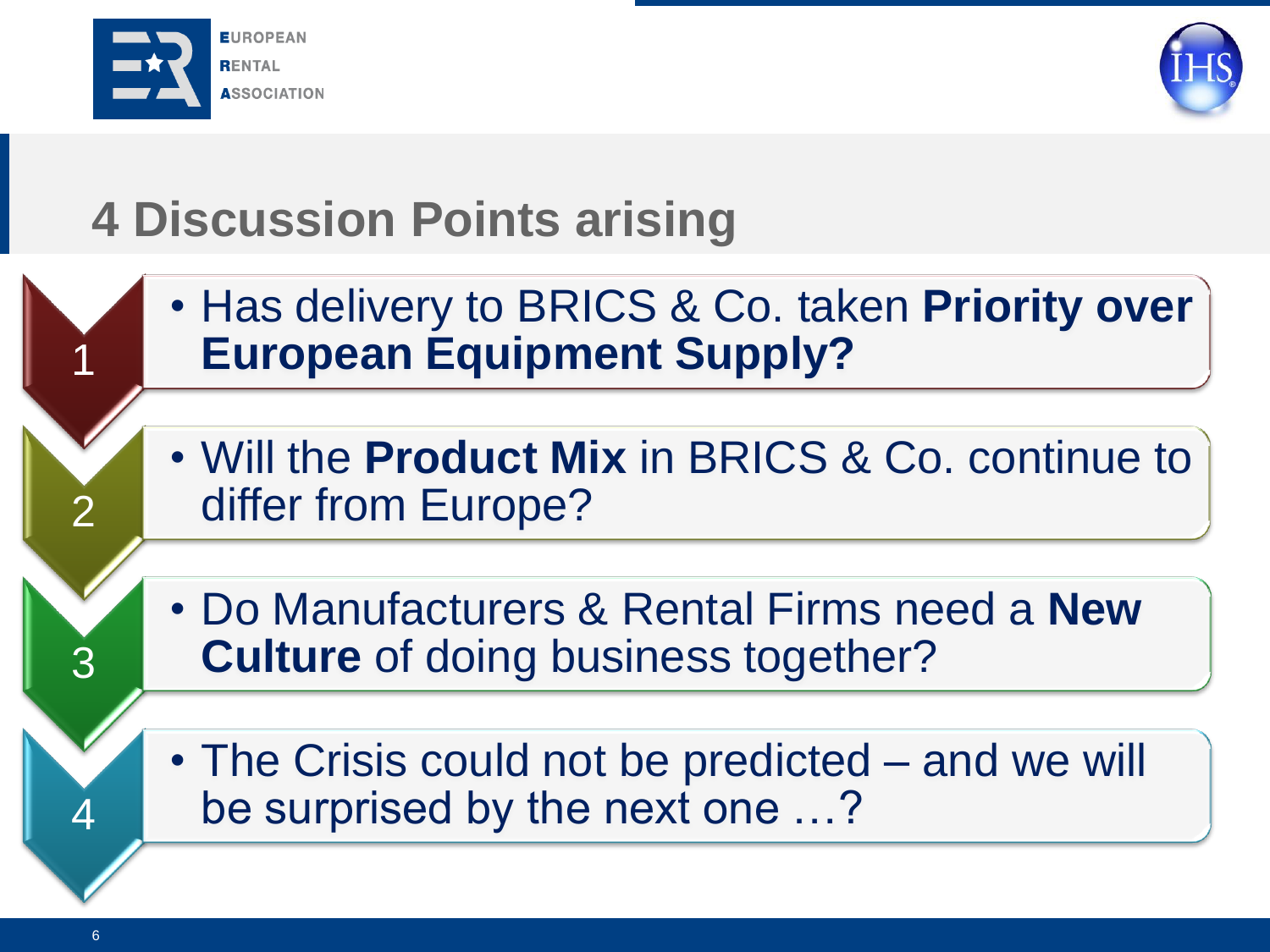



#### **Point 1 -** Has delivery to BRICS taken **Priority over European Equipment Supply?**

# **YES,**

**NO,** 

- •Recovery is fast and production capacity is limited.
- •Regulation in BRICS is less rigid.
- •Europe is losing its worldwide importance.
- •Europe remains important – and capacities will increase.
- •European success is still the benchmark for highperformance equipment.
- •Local demand will be served by local production.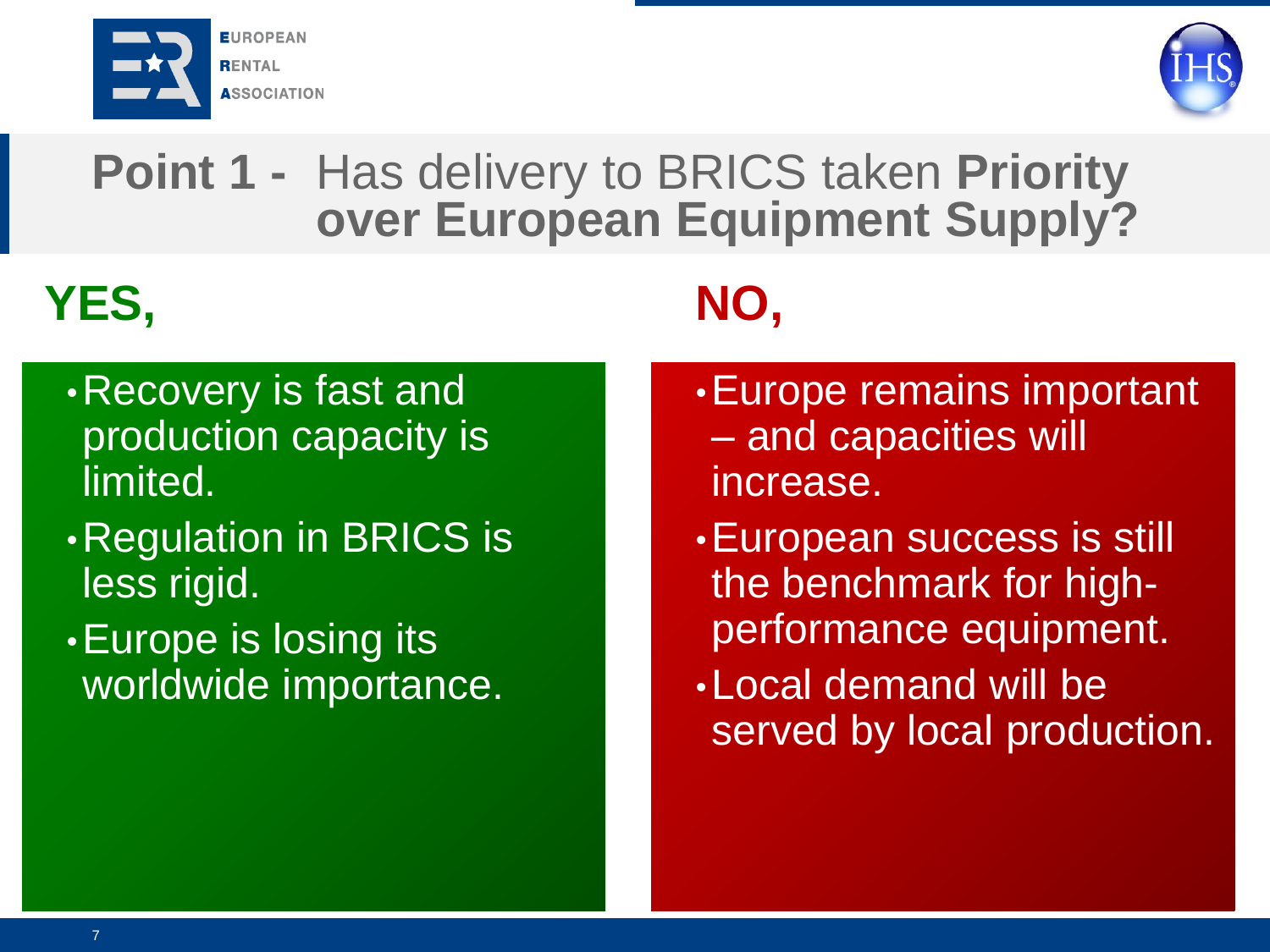



**Point 2 –** Will the **Product Mix** in BRICS & Co. continue to differ from Europe?

# **YES,**

**NO,**

- •Technical Regulation in BRICS will remain less rigid.
- •Europe is a mature market with a focus on renovation – the focus in BRICS & Co. is on new construction.
- •And local markets will increasingly be served by local production.
- •BRICS will have to impose higher emission & safety standards because of the environment.
- •Platform Strategies will lead to product alignment.
- •Economies of scope will foster worldwide products.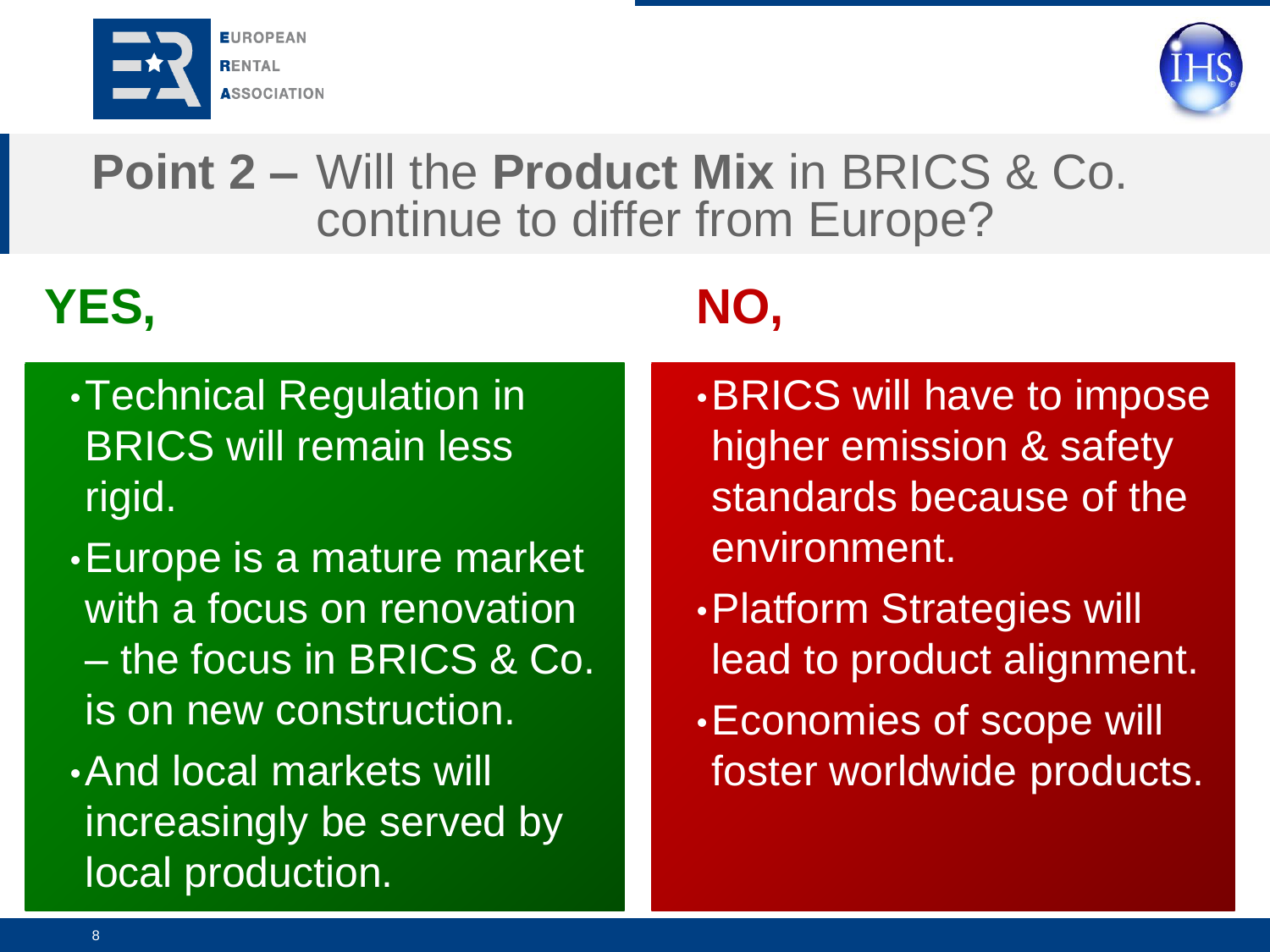



**Point 3 –** Do Manufacturers & Rental Firms need a **New Culture** of doing business together?

# **YES,**

- •Better Communication allows to realise optimisation potentials & to reduce risks.
- •Both parties depend on each other.
- •Overall demand volatility can be reduced by better co-ordination.

# **NO,**

- •Manufacturers' revived confidence does not encourage this.
- •Communication is already very intense.
- •Optimisation potentials are already exhausted.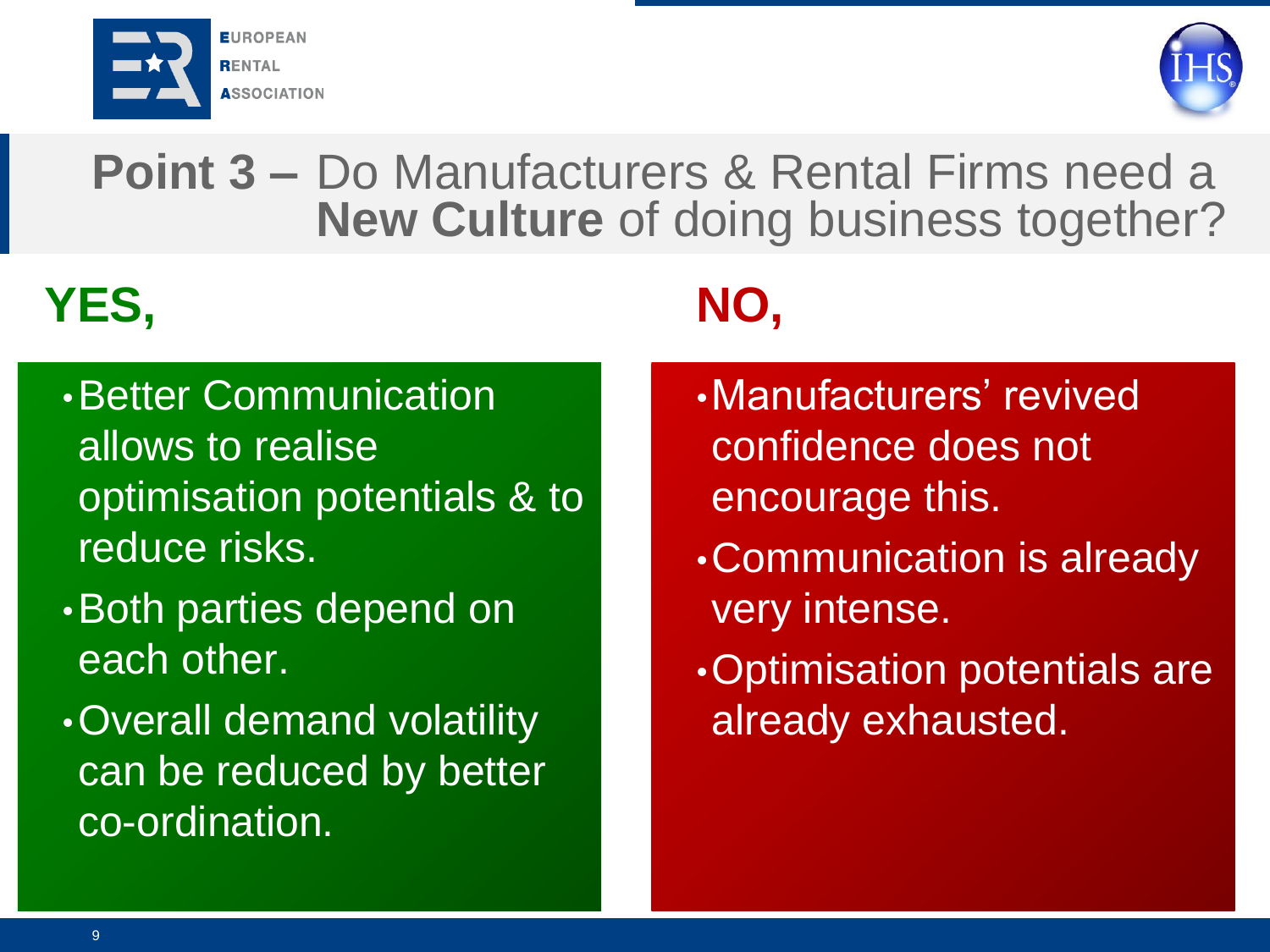



#### **Point 4 – The Crisis could not be predicted** – and we will be surprised by the next one?

# **YES, NO,**

•The crisis is always the unexpected occurrence of a "Black Swan" •Construction is cyclical business… there is nothing we can do about it. •Competition will eliminate risk-avoiding companies in the boom period.

- •We now can detect bubbles that originate in the financial sphere.
- •Construction is a cyclical business … we will be prepared.
- •Demand cycles can be mitigated, if large actors communicate better.